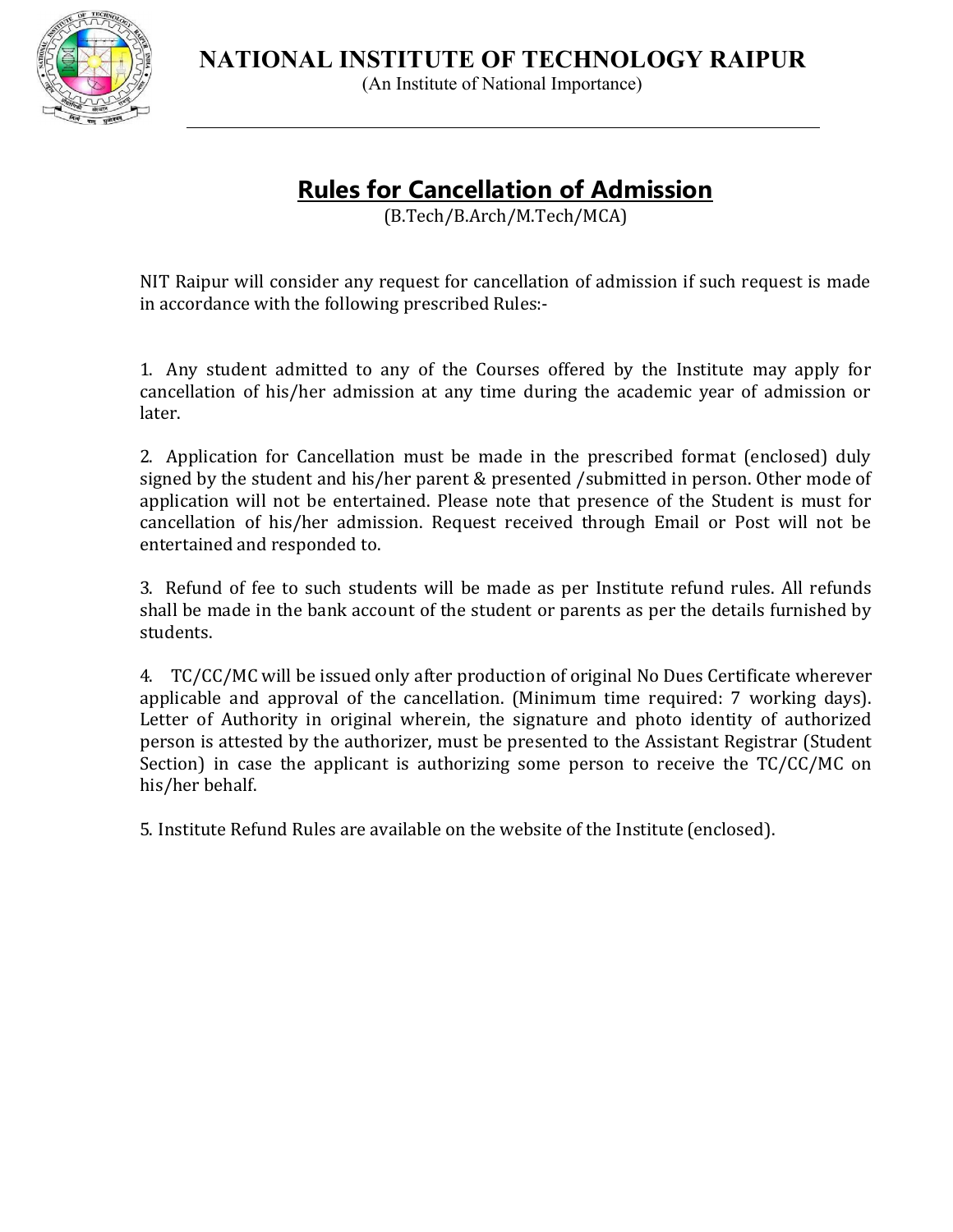# **To The Dean (Academics) National Institute of Technology Raipur Raipur** (C.G)

### **Subject: Request for Cancellation of Admission**

I was enrolled at National Institute of Technology Raipur in the year……………… My particulars are as follows:

Reasons for Cancellation of admission:………………………………………………………………………………….............

Bank details of the student applying for cancellation of admission

Bank Details( Bank Account no. should be in the name of Student or parents)

Bank Name: Bank IFSC code: Bank A/c No.: Name of A/c holder:

> I would like to cancel my admission for the seat allotted in NIT, Raipur. I request you to kindly allow to refund fee as per the Institute refund rules. I have read the institute refund rules & rules for cancellation of admission which is available on website of the Institute. I shall abide by all the rules, regulations, terms and conditions of the Institute.

**………………………………… …………………………………………………. Signature of Parents Signature of Candidate with date Signature of Candidate with date** 

**Recommended**

**…………………………………… HOD** /Dy. Centre In charge

The above candidate is allowed to withdraw his/her seat on his/her own request.

**………………………….. Dean** (Academics) **DATE:\_\_\_\_\_\_\_\_\_\_\_\_\_\_\_\_\_\_**

Mandatory Enclosure: Original Admission Slip, Self Attested Photo copy of Bank Pass Book, Self Attested photo copy of Aadhar Card, Original complete No Dues, Last Mark Sheet (For TC/MC).